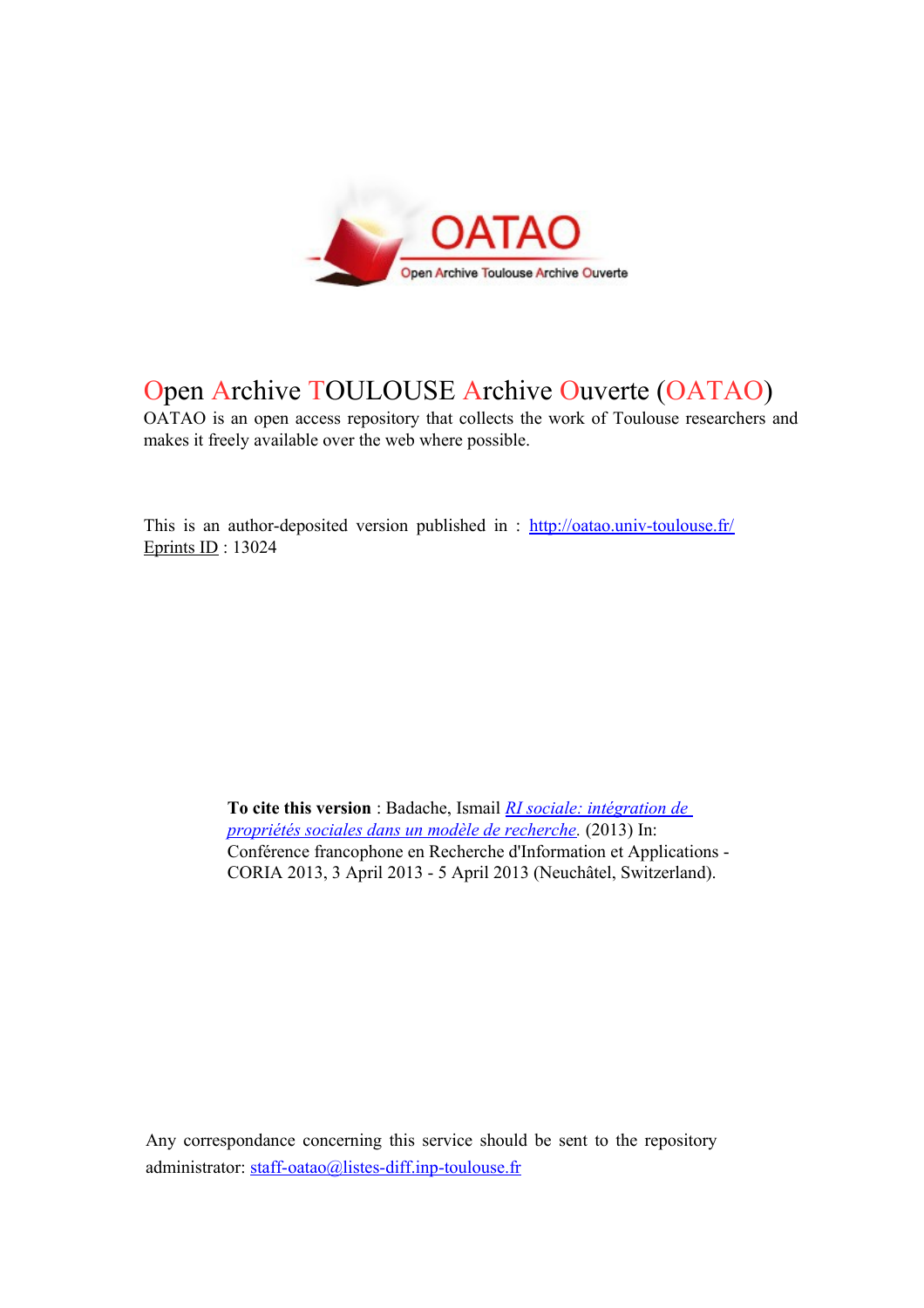## RI sociale : intégration de propriétés sociales dans un modèle de recherche

### Ismail Badache<sup>1</sup>

Institut de Recherche en Informatique de Toulouse, UMR 5505 CNRS, SIG 118 Route de Narbonne F-31062 Toulouse cedex 9 **Erance** ismail.badache@irit.fr

RÉSUMÉ. Cet article propose une approche de recherche d'information, basée sur le contenu généré par l'utilisateur (CGU). Nos travaux se focalisent sur l'exploitation des CGUs dans la recherche des ressources web (pages, vidéos, etc). En particulier, nous nous intéressons à identifier, extraire et quantifier, à partir de plusieurs réseaux sociaux, certaines propriétés de ces CGUs, telles que la popularité et la confiance. Ces propriétés vont être intégrées dans un modèle de ranking. Plus précisément, nous proposons un modèle qui prend en considération ces propriétés sociales, en les combinant avec la pertinence thématique afin d'améliorer le tri des résultats renvoyés par un moteur de recherche. Nous avons évalué notre modèle sur une collection de test extraite du site Web "imdb.com". Les résultats obtenus montrent l'efficacité de notre modèle par rapport à la recherche d'information classique.

ABSTRACT. This paper proposes an information retrieval approach, based on user generated content (UGC). Our work focuses on the use of UGCs to seek Web resources (pages, videos, etc.). In particular, we are interested to identify, extract and quantify, from several social networks, some properties of these UGCs, such as the popularity and trust. These properties will be included in a ranking model. More precisely, we propose a model that takes into account these social properties, in combination with topical relevance to improve search engine returned results. We evaluated our model on a test collection extracted from "imdb.com" website. The obtained results show the effectiveness of our model compared to classical information retrieval.

MOTS-CLÉS : Contenu généré par l'utilisateur, recherche d'information sociale, réseaux sociaux, propriétés sociales.

KEYWORDS: User generated content, social information retrieval, social networks, social properties.

<sup>1.</sup> Directeur de thèse : Mohand BOUGHANEM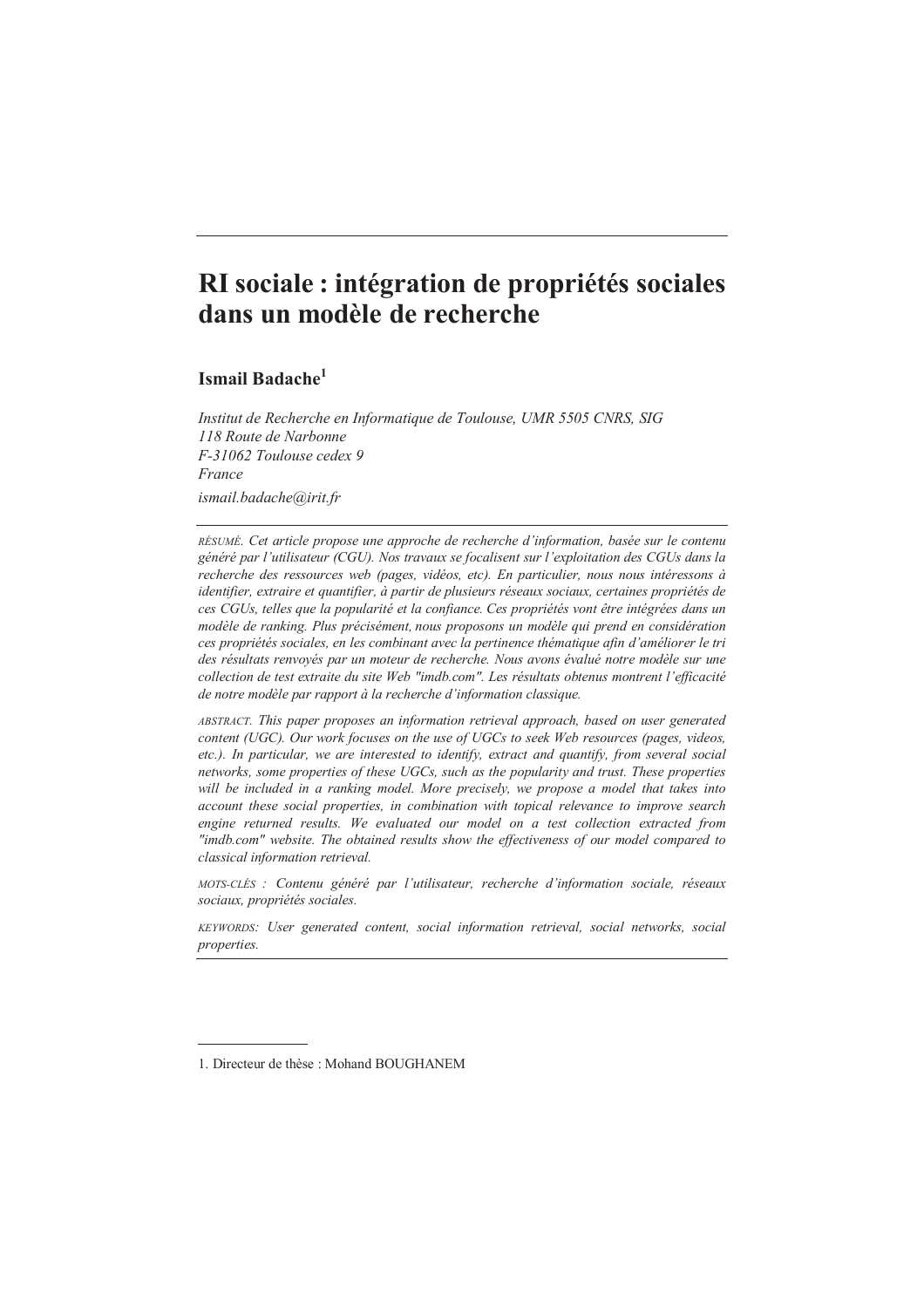#### 1. Introduction

Le Web 2.0 a complètement changé la façon dont les personnes partagent des informations. Il permet aux utilisateurs d'interagir, produire et partager des masses importantes de contenus sociaux. Ces derniers, connus sous l'abréviation anglaise UGC (User Generated Content), prennent de plus en plus d'intérêt dans le Web.

Selon (Baeza-Yates, 2009): « User Generated Content is one of the main current trends in the Web. This trend has allowed all people that can access the Internet to publish content in different media, such as text (e.g. blogs), photos or video ».

Selon (Volkovich et al., 2011): « Social news websites have gained significant popularity over the last few years. The participants of such websites are not only allowed to share news links but also to annotate, to evaluate and to comment them »

Ces contenus sociaux (tag. commentaire, mention, etc) ont conduit à l'émergence d'un nouveau type de recherche d'information (RI), appelé recherche d'information sociale (RIS). Selon (Karweg et al., 2011): « Social search is a variant of information retrieval where a document or website is considered relevant if individuals from the searcher's social network have interacted with it ».

La problématique de la RIS est de répondre à plusieurs questions : (a) la première concerne le développement d'outils pour répondre aux besoins des utilisateurs : quels sont les besoins d'information des utilisateurs de médias sociaux ? Quels modèles de RIS ? (b) la seconde concerne l'exploitation des UGCs dans des tâches de RI : quelles propriétés sociales utiles peuvent être exploitées pour la recherche des ressources (pages web, vidéos, etc) ? Comment les extraire et les quantifier ?

Cet article présente dans la section 2 les travaux connexes. Notre approche est décrite en section 3. La section 4 est consacrée à l'évaluation de l'approche sur une collection issue du site 'imdb.com'. Enfin, la section 5 conclut l'article.

#### 2. Travaux relatifs

Les travaux exploitant les UGCs peuvent être classés en deux catégories. La première tente d'intégrer l'UGC pour l'expansion de la requête. Tandis que la seconde catégorie de travaux tente d'intégrer ces UGCs dans la phase de tri des résultats. Nous nous intéressons dans cet article aux travaux appartenant à la deuxième catégorie. Ces travaux se focalisent sur deux axes : (a) le premier concerne l'identification de l'importance d'une ressource à travers ces UGCs; (b) le second prend, en plus, en considération l'importance sociale de l'auteur de la ressource.

Dans le premier axe, (Bao et al., 2007) proposent deux algorithmes : Social *PageRank* et *Social SimRank*, pour calculer les scores, respectivement, de popularité des pages Web et la similarité requête-annotations. Ils montrent par la suite que la combinaison des algorithmes améliore de manière significative la précision moyenne.

(Hong et al., 2011) exploitent le nombre de retweets comme mesure de popularité, au sein d'un classifieur pour prédire si de nouveaux messages seront retweetés et à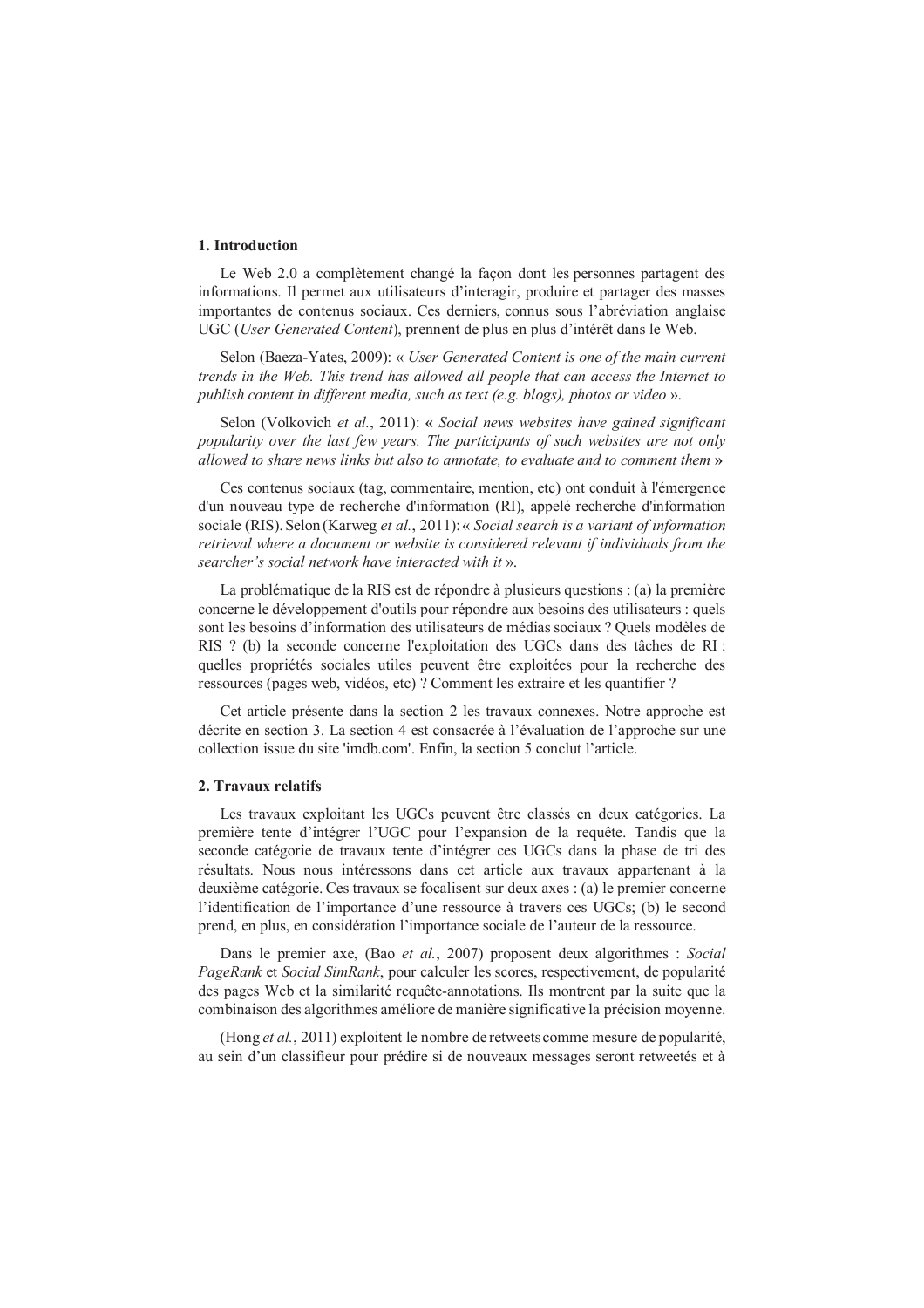quelle fréquence. Cependant, des tweets banals (rumeurs, sans intérêt) peuvent être très populaires tels que ceux concernant des célébrités, qui possèdent généralement un grand nombre de followers. En revanche, notre approche exploite d'autres UGCs pour mieux mesurer la popularité ainsi que l'importance de l'information publiée.

Dans le second axe, (Karweg et al., 2011) proposent une approche combinant un score thématique et un score social basé sur deux facteurs sociaux : (a) l'intensité d'engagement d'un utilisateur pendant une interaction avec un document, mesurée à partir du nombre de clics, votes, enregistrement et recommandation; (b) le degré de confiance pour chaque utilisateur mesuré à partir du graphe social, en utilisant l'algorithme de *PageRank*. (Pal et al., 2011) proposent un modèle d'identification des auteurs les plus influents dans Twitter. Cette solution, utilisée en RI, est basée sur le modèle de mélange gaussien en exploitant des données sociales telles que : le nombre de retweets, tweet conversationnel et followers actifs par rapport au sujet d'intérêt. Par rapport à ces deux propositions, notre approche ne se limite pas qu'à la recherche dans Twitter et exploite des UGCs à travers plusieurs réseaux sociaux.

(Ben Jabeur et al., 2011) proposent une approche de RIS dans les microblogs en exploitant les données sociales de Twitter. Ils présentent l'influence d'un bloggeur à travers les relations de rediffusion des tweets et exploitent cette influence ainsi que l'expertise du bloggeur pour la recherche des tweets. Plus précisément, leur modèle combine la pertinence thématique des publications avec un score d'influence sociale, obtenu par l'application de l'algorithme PageRank sur le réseau social de rediffusion, et un score d'expertise obtenu par un modèle de langue. Par rapport à notre approche, nous calculons le score social en fonction d'autres facteurs sociaux, comme l'importance et la popularité de l'information ainsi que sa fraicheur sociale.

#### 3. Approche proposée

Notre approche consiste à exploiter ces UGCs afin d'améliorer le processus de tri des résultats des moteurs de recherche. Nous tentons d'identifier, extraire et quantifier certaines propriétés à partir de ces UGCs, puis de les intégrer dans un modèle de recherche combinant un score social et un score thématique.

#### 3.1. Propriétés sociales étudiées et leur quantification

Nous avons identifié ces propriétés sociales en analysant différents UGCs à travers plusieurs réseaux sociaux mais plusieurs questions se posent : Comment les quantifier ? Quels UGCs doit-on exploiter ? Et à partir de quels réseaux sociaux ?

Les UGCs exploités, récupérés à travers les différentes APIs, de chaque réseau social et pour chaque propriété sont présentés dans le tableau suivant :

|  |          | Propriétés sociales        | <b>UGCs</b> de quantification                             | Réseaux sociaux |
|--|----------|----------------------------|-----------------------------------------------------------|-----------------|
|  | mte<br>Ę | Importance et<br>influence | Nombre de « <i>followers</i> »                            | Twitter         |
|  |          |                            | Nombre de « <i>abonnés</i> »<br>Nombre de « <i>amis</i> » | Facebook        |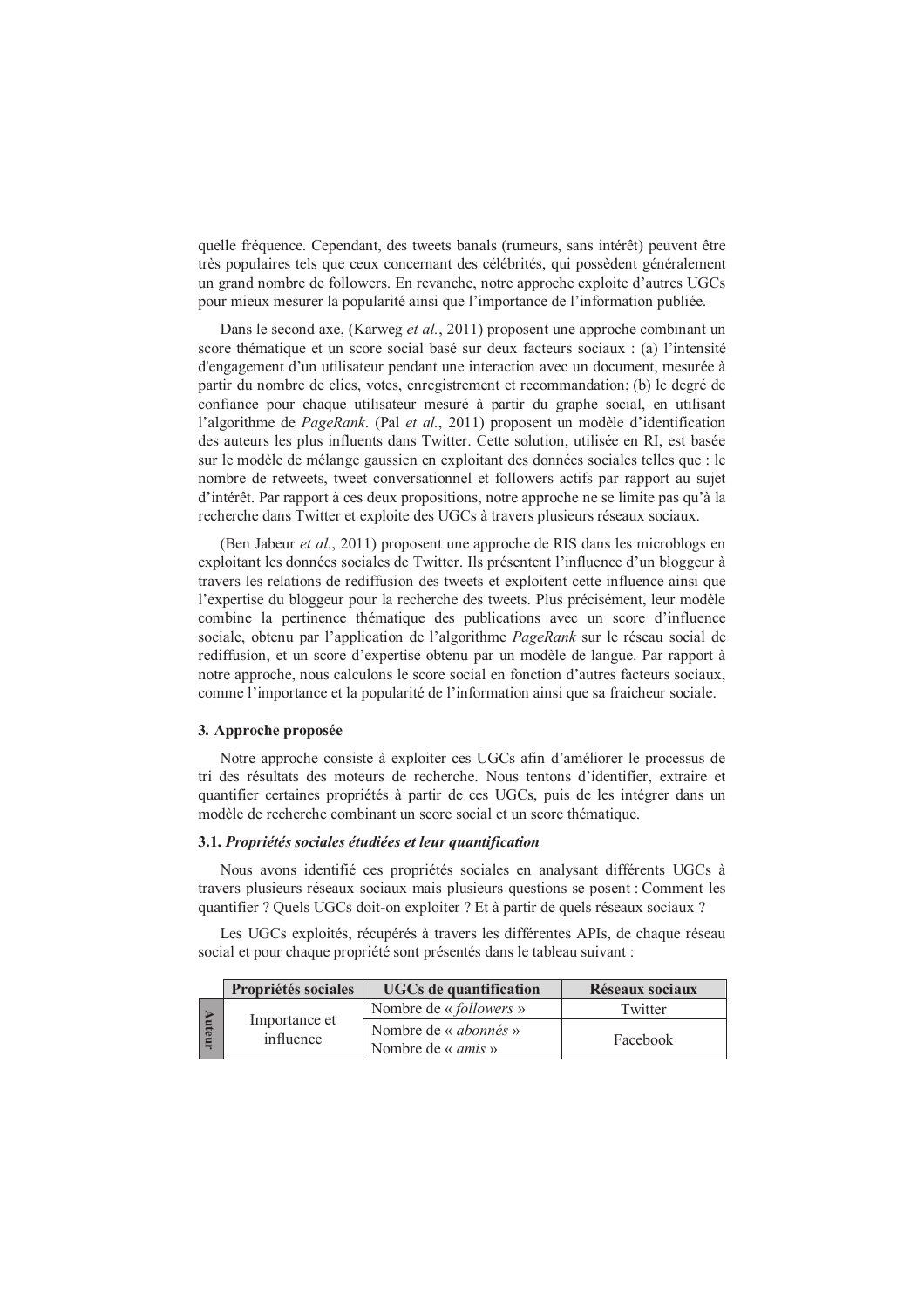|                  | Popularité | Nombre de « $J'$ aime »<br>Nombre de « <i>Commentaire</i> » | Facebook                         |  |
|------------------|------------|-------------------------------------------------------------|----------------------------------|--|
|                  |            | Nombre de « Tweet »                                         | Twitter                          |  |
|                  |            | Nombre de « <i>Partage</i> »                                | LinkedIn, Pinterest,<br>Facebook |  |
|                  |            | Nombre de « $+1$ »                                          | $Google+$                        |  |
| <b>Ressource</b> |            | Nombre de « Marque »                                        | Delicious,<br>StumbleUpon, Digg  |  |
|                  |            | Nombre de « $Vote$ »                                        | Imdh                             |  |
|                  | Importance | Nombre de « $+1$ »                                          | $Google+$                        |  |
|                  |            | Nombre de « $J'$ aime »                                     | Facebook                         |  |
|                  |            | Nombre de « <i>Vote</i> »                                   | Imdb                             |  |
|                  | Fraicheur  | Date de la dernière mention                                 | Facebook                         |  |

Tableau 1. Les UGCs exploités dans la quantification des propriétés sociales

#### 3.2. Formulation du modèle de recherche

Les deux scores de pertinence thématique et sociale sont combinés linéairement selon la formule normalisée suivante :

$$
SCORE (Q, r, G) = \alpha * SCOREThématique (Q, r) + (1 - \alpha) * SCORESocial (Q, lr, G)
$$
 [1]

Avec  $Q$ , r, G représentent respectivement la requête, la ressource et le réseau social.  $\alpha \in [0,1]$  un paramètre de pondération. SCORE<sub>Thématique</sub>  $(Q, r)$  est le score normalisé de la pertinence thématique. SCORE<sub>Social</sub> (Q, l<sub>r</sub>, G) est le score normalisé de la pertinence sociales, avec l<sub>r</sub> correspondant au lien URL de la ressource.

#### 3.3.1. Score thématique

La pertinence thématique  $SCORE_{Thématique}(Q, r)$  dépend des paramètres par défaut du système de recherche d'information Lucene Solr basé sur le modèle vectoriel.

#### 3.3.2. Score social

Nous précisons que le score social  $SCORE_{Social}(Q, l_r, G)$  est calculé à partir de ces propriétés sociales issues des réseaux sociaux G. Elles sont sous forme de deux facteurs combinés linéairement selon la formule normalisée [2] suivante :

$$
SCORE_{social}(Q, l_r, G) = \frac{\beta \text{ Frainheur}_{social}(l_r) + (1 - \beta) \text{Pop\_Imp}_{Social}(l_r)}{\text{MAX}_{l_r}(SCORE_{Social}(Q, l_r, G))}
$$
 [2]

Avec  $\beta \in [0,1]$  un paramètre de pondération.

- Fraicheur<sub>Sociale</sub> : la fraicheur est mesurée par rapport à la date de la dernière mention envers la ressource sur le réseau social. La formule normalisée [3] de ce facteur est donnée comme suit :

$$
Fraincheur_{sociale}(l_r) = \frac{Temps_{Dernière\_mentation}(l_r)}{MAX_{l_r}(Temps_{Dernière\_mentation}(l_r))}
$$
\n<sup>(3)</sup>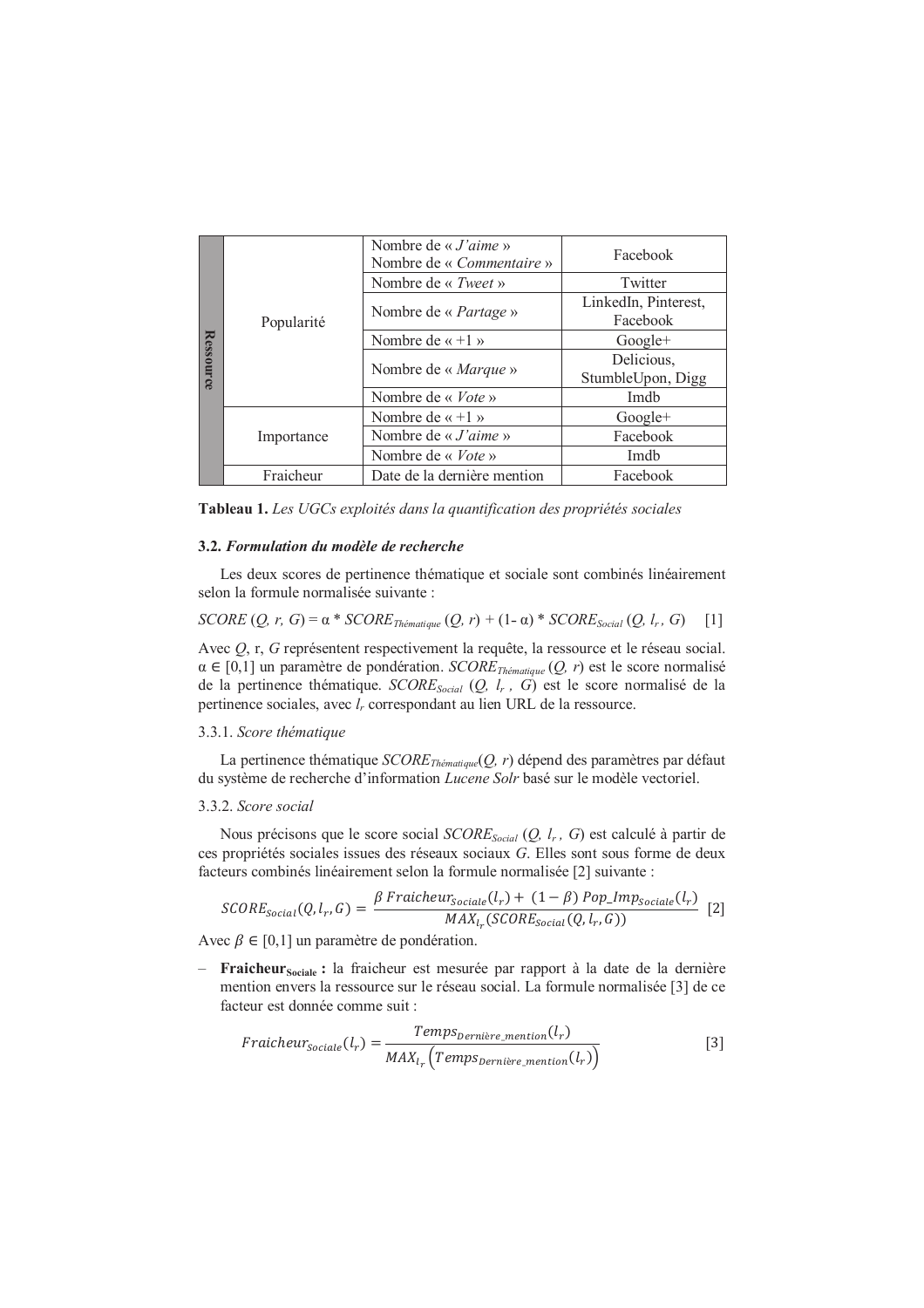Pop\_Imp<sub>Sociale</sub>: est l'indice de la popularité et l'importance d'une ressource. La formule qui combine les différents critères issus des différents réseaux sociaux est comme suit :

$$
Pop\_Imp_{Social}(l_r) = \sum_{i=1}^{9} f_{critère\ i}(l_r)
$$
 [4]

Avec:

 $f_{\text{Critère 1}}(l_r) = f_{\text{Facebook}}(l_r) = Nbr_{\text{I'aime}}(l_r) + Nbr_{\text{Partage}}(l_r) + Nbr_{\text{Commentaire}}(l_r)$  $f_{\text{critère 3}}(l_r) = \text{Nbr}_{\text{LinkedIn Partage}}(l_r)$  $f_{\text{Critère 2}}(l_r) = \text{Nbr}_{\text{Twitter Tree}}(l_r)$  $f_{\text{critère 4}}(l_r) = \text{Nbr}_{\text{Pinterest Partage}}(l_r)$  ;  $f_{\text{critère 5}}(l_r) = \text{Nbr}_{\text{Google }+1}(l_r)$  $f_{\text{Critère 6}}(l_r) = Nbr_{\text{pelicious Marque}}(l_r)$  ;  $f_{\text{Critère 7}}(l_r) = Nbr_{\text{Stumblellnon Marque}}(l_r)$  $f_{\text{critère 8}}(l_r) = Nbr_{\text{Digg\_Marque}}(l_r)$  ;  $f_{\text{critère 9}}(l_r) = Nbr_{\text{Indb\_Vote}}(l_r)$ 

La normalisation de la formule [4] est comme suit :

$$
Pop\_Imp_{sociales}(l_r) = \frac{Pop\_Imp_{sociale}(l_r) - MIN_{l_r}(Pop\_Imp_{sociale}(l_r))}{MAX_{l_r}(Pop\_Imp_{sociale}(l_r)) - MIN_{l_r}(Pop\_Imp_{sociale}(l_r))}
$$
 [5]

#### 4. Evaluation expérimentale

#### 4.1. Collection de test et protocole

Avec l'absence d'un cadre standard d'évaluation en RIS, nous avons conçu une collection de 8433 films extraite du site 'imdb.com'. Nous avons demandé à dix utilisateurs de définir chacun une requête, et de juger la pertinence des 20 premiers documents retournés sur la base de leur pertinence thématique (Lucene solr) et sur la base de leur pertinence sociale. Afin d'étudier l'impact de la combinaison du score social avec le score thématique sur l'estimation globale de la pertinence, nous avons configuré les paramètres  $\alpha$  et  $\beta$  à 0.2 pour maximiser le score social, ainsi que les facteurs de popularité et d'importance de la ressource par rapport à la fraicheur.

#### 4.1. Résultats et discussion

Les résultats expérimentaux sont très encourageants, même s'ils ont été réalisés sur une petite collection de test. Nous présentons dans le Tableau 2 les différentes valeurs de  $P(20)$  et nDCG $(20)$  obtenues pour l'ensemble des requêtes.

| <b>Systèmes</b>                               | nDCG@20        | P@20 |
|-----------------------------------------------|----------------|------|
| Système 1 : Lucene Solr                       | 0.76           | 0.38 |
| Système 2 : Lucene Solr + Propriétés sociales | $0.942 (+24%)$ | 0.73 |

Tableau 2. Comparaison des précisions  $P@20$  et des moyennes du nDCG@20

Les résultats obtenus par notre système sont meilleurs par rapport au système qui utilise uniquement la pertinence thématique. En effet, notre système améliore le nDCG à 24% par rapport à la RI classique. Ceci reflète l'efficacité d'ordonnancement social en termes de qualité des documents retournés en tête de liste. Il améliore aussi la valeur de précision de manière satisfaisante pour l'utilisateur. Ces améliorations